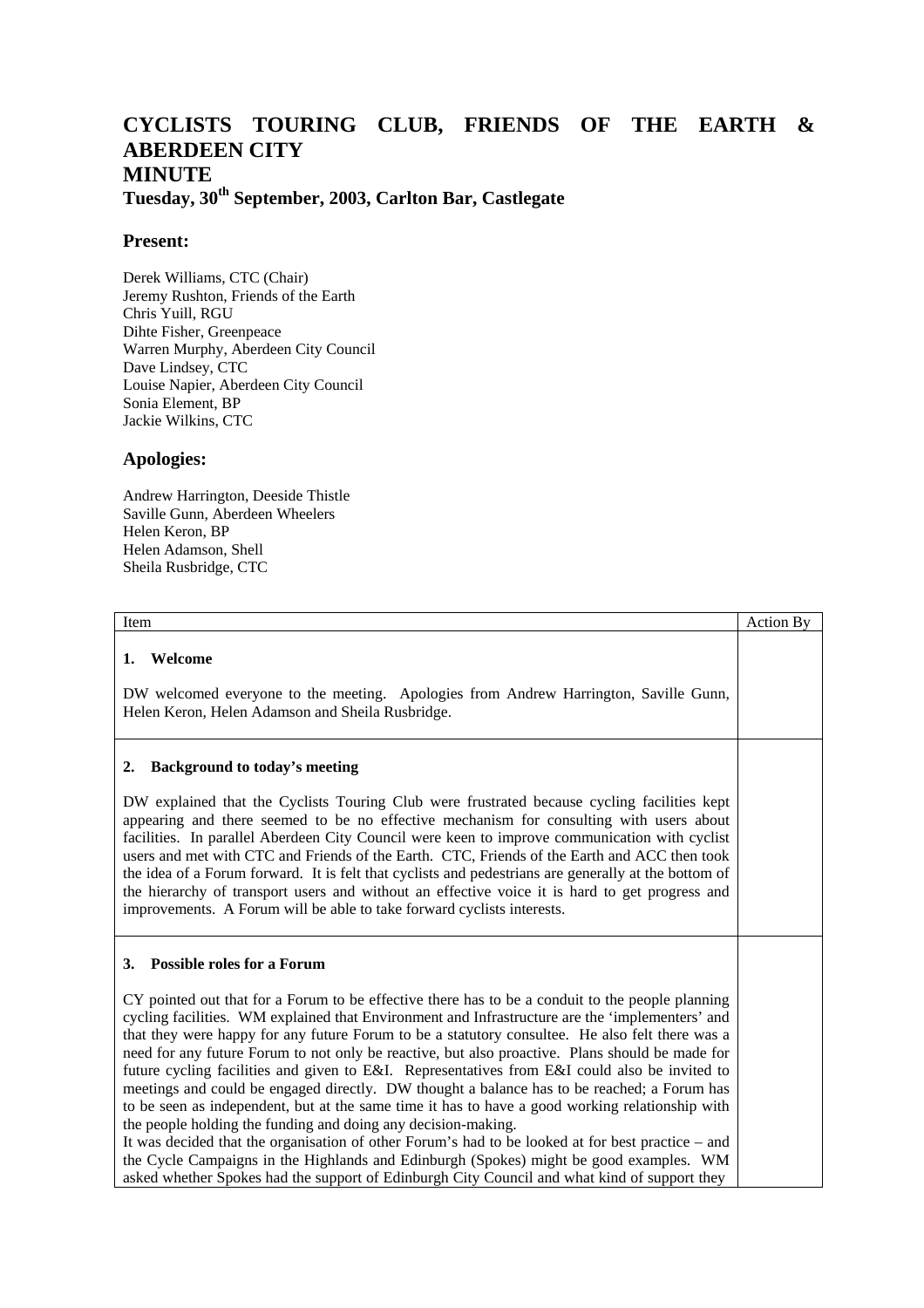| gave. JR believed that Spokes did have ECC support but was independent at the same time. DW<br>added that the Forum could help the Council to meet targets set in the Transport Strategy, etc.<br>WM thought that the Forum could be involved in the review of the current cycling strategy.<br>Council would approve the strategy and the Forum would be driving best practice for the City.<br>DW thought that a Forum should campaign, not just with the Council but also with the local<br>media. It was suggested that a Forum could alert members of any negative publicity or possible<br>anti-cycle plans (such as the suggestion that bus lanes be made open to HOVs and motorbikes)<br>and people could write letters, etc.<br>SE suggested that a role of a Forum might be to educate cyclists as well. Members of the group<br>acknowledged this but there was a feeling that motorists were usually the worst offenders on the<br>road – and a Forum could be involved in educating them as well.<br>SW discussed the suggestion that a Forum could operate as an umbrella body with working<br>groups of it in order to get things done. Issues such as educating both cyclists and motorists, or<br>producing maps, or a cycling strategy could be organised by separate groups who could then<br>report back to the Forum. JW also thought that it might be possible to run articles in the Press<br>and the 'What's On' section in the papers. This would then encourage people to come along to<br>meetings and contribute to issues that interested them. JR commented that a Cycle Forum would<br>have more recognition if it had a formal structure and a constitution. People need to be able to be<br>elected or removed. The group agreed there was a need to produce something. |                              |
|----------------------------------------------------------------------------------------------------------------------------------------------------------------------------------------------------------------------------------------------------------------------------------------------------------------------------------------------------------------------------------------------------------------------------------------------------------------------------------------------------------------------------------------------------------------------------------------------------------------------------------------------------------------------------------------------------------------------------------------------------------------------------------------------------------------------------------------------------------------------------------------------------------------------------------------------------------------------------------------------------------------------------------------------------------------------------------------------------------------------------------------------------------------------------------------------------------------------------------------------------------------------------------------------------------------------------------------------------------------------------------------------------------------------------------------------------------------------------------------------------------------------------------------------------------------------------------------------------------------------------------------------------------------------------------------------------------------------------------------------------------------------------------------------------------|------------------------------|
| <b>Membership of Forum</b><br>4.                                                                                                                                                                                                                                                                                                                                                                                                                                                                                                                                                                                                                                                                                                                                                                                                                                                                                                                                                                                                                                                                                                                                                                                                                                                                                                                                                                                                                                                                                                                                                                                                                                                                                                                                                                         |                              |
| The group discussed whether members would be picked, or whether it would be an open<br>invitation to any cyclist. WM stated that the Forum would have to be seen as open and<br>accessible to all - otherwise the Council would not support it. DW and DL to speak to Spokes<br>and Highland Cycle Campaign to find out membership and structure of Forum.<br>There is a lack of student representation within the Forum. DL suggested contacting the Shared<br>Planet society at Aberdeen University. There were some concerns from Members of the group<br>that they would be unsuitable. LN to contact the University Principal and see if there is a<br>group/representative for students cycling at Aberdeen University. DF suggested that if no one<br>was forthcoming then stickers could be posted on bikes around the Campus asking for<br>volunteers.                                                                                                                                                                                                                                                                                                                                                                                                                                                                                                                                                                                                                                                                                                                                                                                                                                                                                                                                          | DL, DW<br>LN                 |
| 5. What are the key issues facing cyclists in Aberdeen?                                                                                                                                                                                                                                                                                                                                                                                                                                                                                                                                                                                                                                                                                                                                                                                                                                                                                                                                                                                                                                                                                                                                                                                                                                                                                                                                                                                                                                                                                                                                                                                                                                                                                                                                                  |                              |
| The group felt that there were various issues facing cyclists in Aberdeen. WM thought that it<br>was necessary to pick two or three and have groups working on these. It was decided to<br>concentrate on the production of routes and maps to see what is currently available for cyclists in<br>Aberdeen. LN to lead this group and produce maps for Members. It will then be possible to<br>assess what impact the WPR might have on these routes. LN and WM to also find out what<br>details of the WPR have been made public and timetables for consultation and report back to the<br>Forum.<br>JR and WM will also look at best practice ideas with the aim of producing some documents for<br>use by Environment and Infrastructure. DW also suggested asking E&I what the best way of<br>consulting with them might be. WM to facilitate a meeting with E&I.                                                                                                                                                                                                                                                                                                                                                                                                                                                                                                                                                                                                                                                                                                                                                                                                                                                                                                                                    | LN<br>LN, WM<br>JR, WM<br>WM |
| Way forward?<br>6.                                                                                                                                                                                                                                                                                                                                                                                                                                                                                                                                                                                                                                                                                                                                                                                                                                                                                                                                                                                                                                                                                                                                                                                                                                                                                                                                                                                                                                                                                                                                                                                                                                                                                                                                                                                       |                              |
| To invite any interested cyclists along to the next meeting. The next meeting will be made more<br>public and the venue will also be reconsidered.<br>The group also discussed the lack of funds for the Forum. WM explained that both he and LN as<br>Council Officers would be able to provide 'in kind' support and limited funds if needed. LN also<br>pointed out that NESTRANS had set aside £20 million for the next 10 years for cycling and<br>walking and it may be possible to tap into this money. A Travel Awareness Co-ordinator was<br>also being set in place by NESTRANS and they could be involved in the Cycle Forum as well.                                                                                                                                                                                                                                                                                                                                                                                                                                                                                                                                                                                                                                                                                                                                                                                                                                                                                                                                                                                                                                                                                                                                                         |                              |